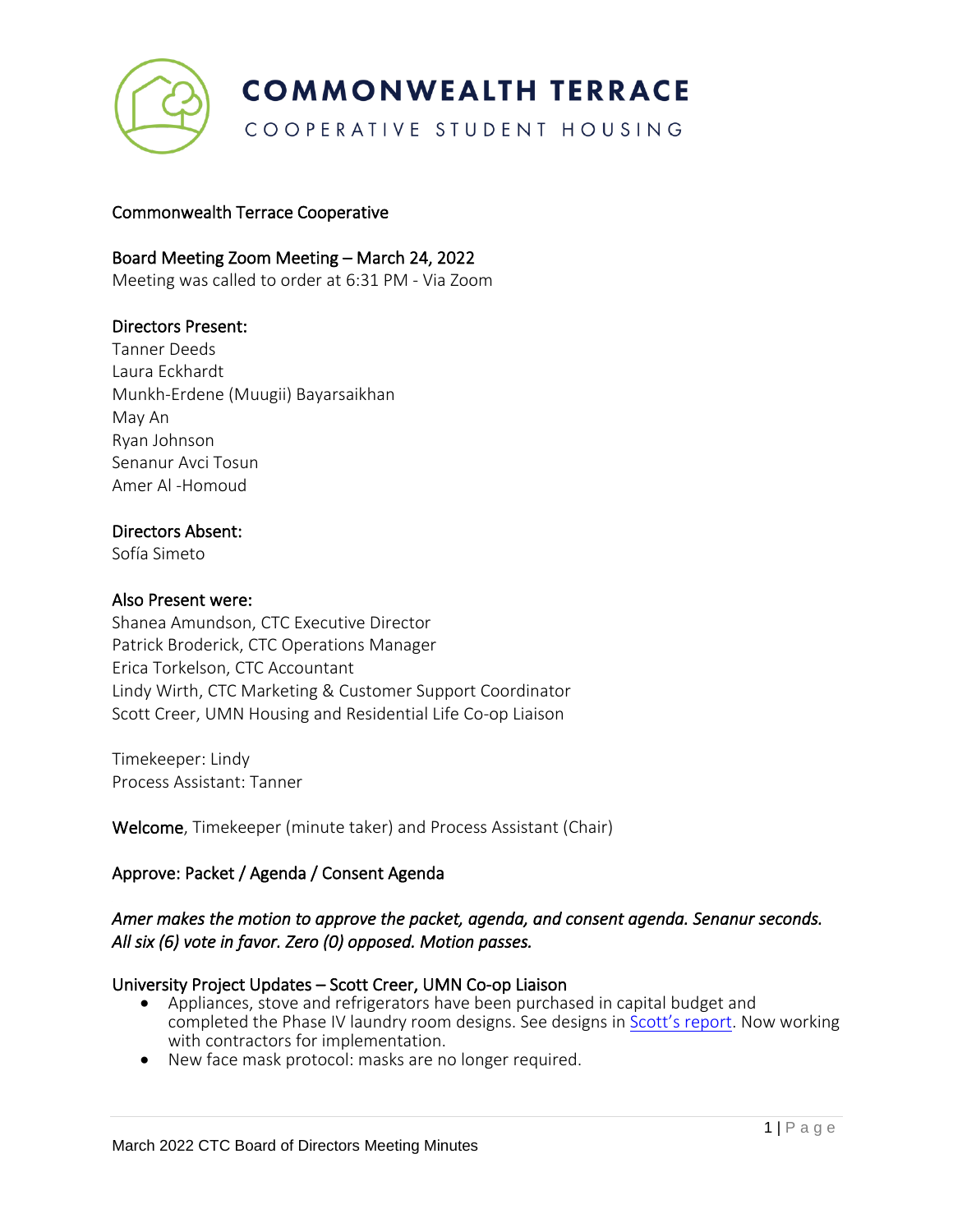

## COOPERATIVE STUDENT HOUSING

## Community Voices

- Received a Community Voices form regarding the washing machines not cleaning clothes effectively. BDS rep looked at our service calls – only 39 service calls for 2021 and 6 in 2022; appears to be an underreporting of these issues (only reporting when machine is broken). We need reports to indicate what is happening for CTC and BDS's reporting.
	- o Contract renews 2024
	- o We must increase communication/education to residents to know when to report issues

#### Reconnecting/Co-op Values

- We've been seeing a lack of volunteering/engagement from residents, likely a result from the pandemic
- Management report: strategic plan, needing to rebuild community values
- Currently a resident survey, we will review results after April 1, 2022, deadline
- Spring Clean-up: due to resident and ward rep feedback, there will be a meeting time for the ward to gather and encourage getting to know neighbors, and expressing communication such as with the laundry machines, along with other announcements.
- Salena, CTC's Office Coordinator, will help relaunch community events and the Programs Committee.
- Patrick, CTC's Operations Manager, is working closely with Ward Reps and laundry room overhaul. With current understaffing, some projects are pushed back to the summer.
- Looking for ward rep for ward 7
- Board Member Feedback:
	- o Amer wants to volunteer and help get activities going, specifically soccer (or basketball or tennis, etc.) for the kids – good opportunity to get together, have fun, and share skills.
		- We also have the "Fun at CTC" Facebook group to post events or activities to, whether one or ongoing events
		- May's section ("Expression of Co-ops Mission & Importance of Volunteer Work") during the Annual Member Meeting can reemphasize this: the importance and what is needed, and their options.

## Annual Members Meeting – Revised Platform – April 28, 2022

- Official walk through/rehearsal on April 14 (executive meeting) if desired
- We currently only have one application for the board of directors, need five
- In-Person
	- o Mask Requirement:
		- We will need to follow the university mandate for the setting. Otherwise, wearing a mask will be optional.
		- Masks are optional for presenters
	- o Capacity limit: 324 (which is less than 1 person per household)
		- RSVP required for in-person attendance, capping at 300
			- No need to RSVP if attending online
- For future Annual Meetings, suggestion to avoid hosting the meeting during Ramadan. If attendance is mandatory, we would respect religious observation if not able to attend.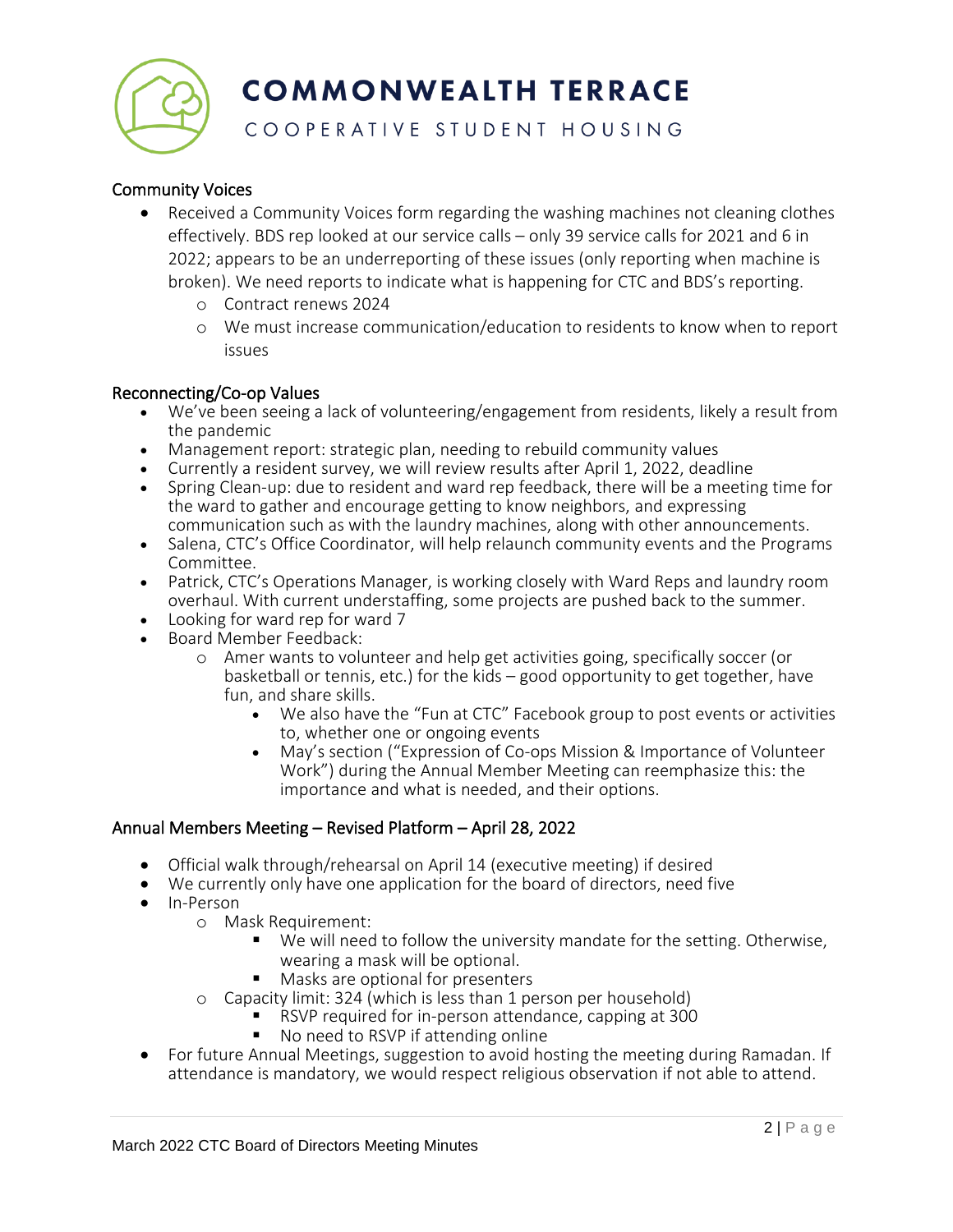

## COOPERATIVE STUDENT HOUSING

- Scripts: The presenting member would write with the assistance of management. We can discuss the talking points for all sections.
- Assigning roles to the Meeting's Agenda (six present members; eight agenda items):
	- o Opening Remarks:
		- Talking Points: Tanner will reference his letter
		- Board Member: Tanner agrees to present
	- o Financial Report of Cooperative:
		- Talking Points: Financial overview. Erica could provide:
			- Expected at a deficit, yet got a slight gain
			- Patronage refund = our goal is to not have excess money. And that is how we budget.
		- Board Member: Ryan
	- o Expression of Co-ops Mission & Importance of Volunteer Work (and Volunteer Appreciation?): May An
		- How long in length? Typically, presenters do not exceed 5 minutes
		- Stress importance of volunteer work<br>■ CTC is what you make it l What you st
		- CTC is what you make it! What you start, how you engage, etc. We've lost a lot during covid
		- Show Tanner's letter (Shanea will send)
	- o Volunteer Appreciation:
		- Talking Points: Recognize members of the community that are doing great work, deeds, and leadership; increase volunteering and communityoriented mindsets and initiatives; option for residents to submit neighbors' names as 'Memorable Volunteer Participant'; recognizing the everyday acts of kindness and good deeds (esp. since many programs were discontinued during the pandemic); building volunteering and rebuilding the co-op mentality; Could be merged with previous section if focusing on the importance of the volunteer work
			- Slide: shows the memorable volunteers names
			- Muugi has a neighbor that brings food to her family weekly
			- Food donations from Matthew and Kristin
			- Being kind, helping shovel, helping packages/cars,
			- Note that this isn't everyone who's helping/volunteering, but only some that we've heard of
		- Board Member: Amer
	- o Future of Co-op (divide between two: University then social):
		- Talking Points: University Plans (5-10 years); Reconnection of Community + Co-op values, safety
		- Board Member: Sofia
	- o Recognition and Welcome of New Board Members:
		- Format: Closing of board election ballot (electronic, emailed prior to meeting) prior to the meeting (contrary to previous years)
		- Talking Points: Typically, it is welcome and thank you; option to allow them speak?
		- Board Member: Sofia
	- o Community Voices (Q & A):
		- Question Format:
			- 1. Submit beforehand: Use submission option with board election ballot (electronic, emailed prior to meeting) for questions.